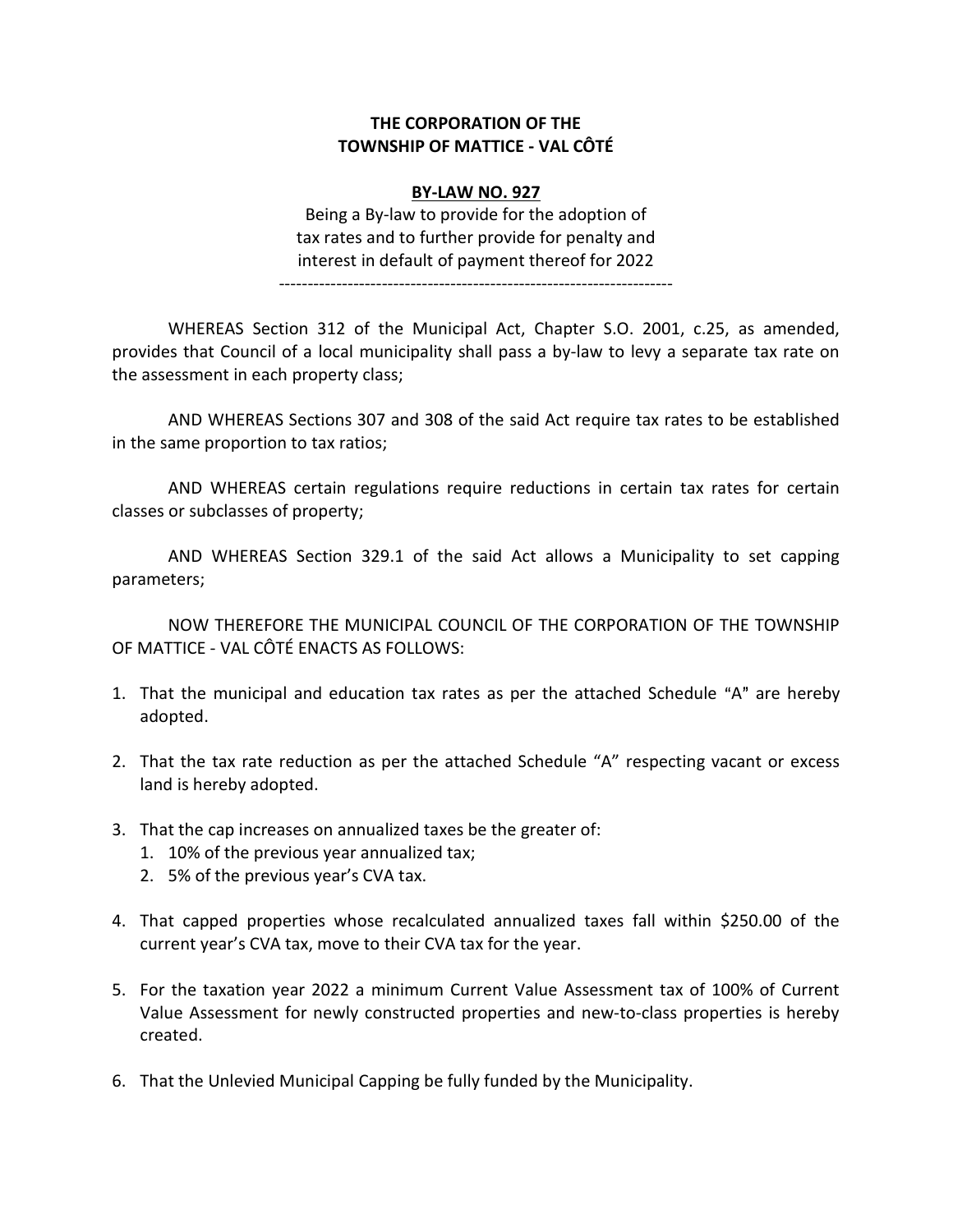7. That every owner shall be taxed according to the tax rates in this by-law and such tax shall be due and payable in two installments as follows:

Fifty percent on the final levy shall become due and payable on the 29th day of July, 2022 and the other fifty percent on the final levy shall become due and payable on the 30th day of September, 2022; and non payment of the amount, as noted, on the date stated in accordance with this section shall constitute default.

- 8. On all taxes in default after due date, a penalty of 1.25 percent shall be added and thereafter a penalty of 1.25 percent per month will be added on the 1st day of each and every month the default continues, until December 31st, 2022.
- 9. On all taxes in default on January 1st, 2023, interest shall be added at the rate of 1.25 percent per month for each month or fraction thereof in which the default continues.
- 10. Penalties and interest added in default shall become due and payable and shall be collected as if the same had originally been imposed and formed part of such unpaid tax levy.
- 11. The Tax Collector may mail or cause the same to be mailed to the residence or place of business of such person indicated on the last revised assessment roll, a written or printed notice specifying the amount of taxes payable.
- 12. That taxes are payable at the Township of Mattice Val Côté, P.O. Bag 129, 500 Highway 11, Mattice, Ontario P0L 1T0.
- 13. That By-Law No. 894 be hereby repealed.

READ AND ADOPTED IN OPEN COUNCIL This 24th day of May 2022

Mayor

\_\_\_\_\_\_\_\_\_\_\_\_\_\_\_\_\_\_\_\_\_\_\_\_\_\_\_\_\_\_

\_\_\_\_\_\_\_\_\_\_\_\_\_\_\_\_\_\_\_\_\_\_\_\_\_\_\_\_\_\_

**Clerk** (1999) and the control of the control of the control of the control of the control of the control of the control of the control of the control of the control of the control of the control of the control of the cont